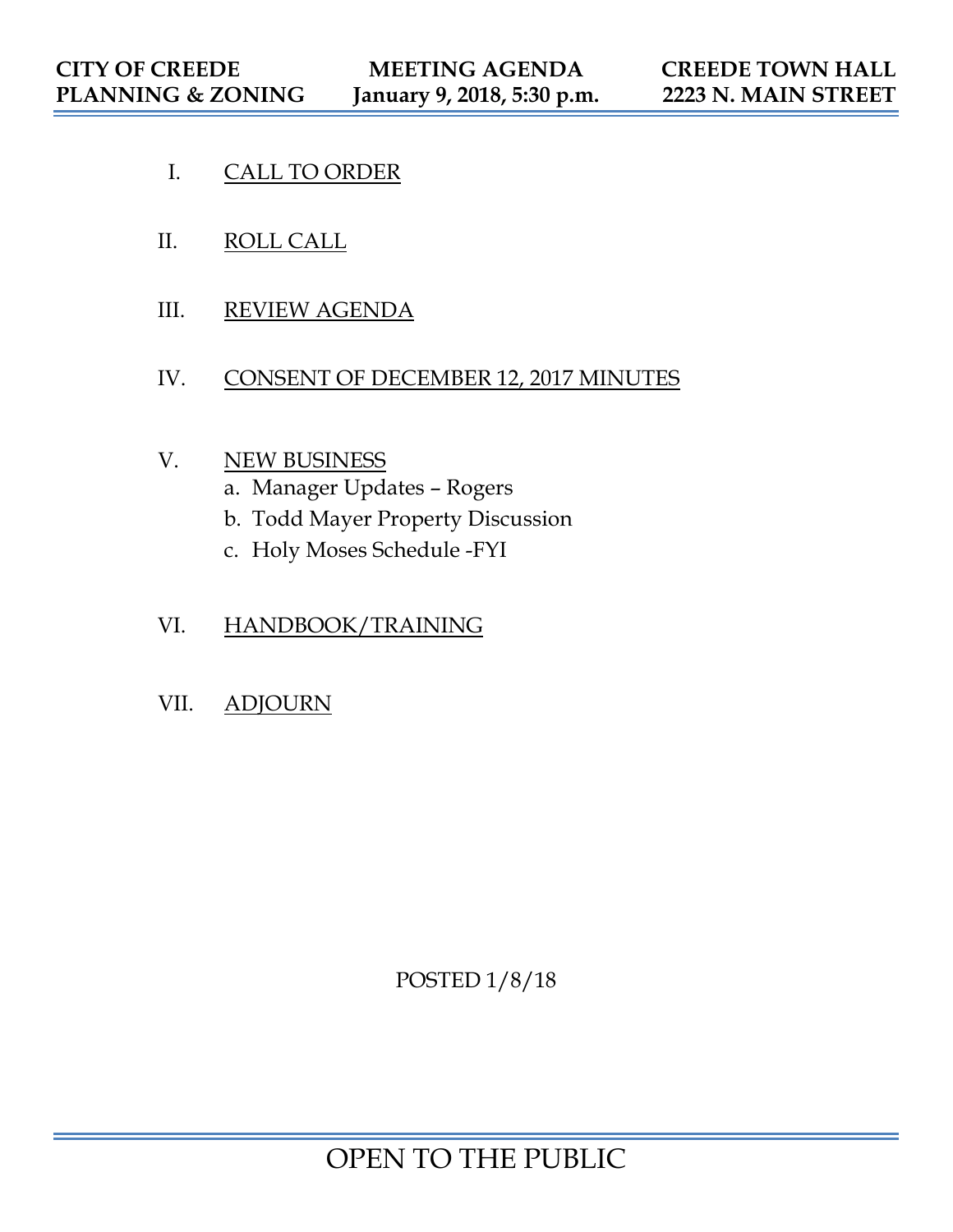#### **PLANNING & ZONING COMMISSION CITY OF CREEDE, COLORADO – A TOWN December 12, 2017**

#### REGULAR MEETING

 The Planning and Zoning Commission of the City of Creede – a Town, County of Mineral, State of Colorado, met in the Creede Town Hall at the hour of 5:30 p.m. There being present at the call of the roll the following persons:

 COMMISSIONERS PRESENT: Lauri Jordan, Frank Freer, Amy Krueger, Jeffrey Larson COMMISSIONERS ABSENT: Ed Vita Commission Chair Jordan, presiding, declared a quorum present: Those members of staff also present were as follows: Clyde Dooley, City Manager

Randi Snead, City Clerk

#### AGENDA

 Commissioner Krueger moved and Commissioner Freer seconded to approve the agenda as presented. The vote was unanimous. Commission Chair Jordan declared the motion carried.

#### CONSENT OF NOVEMBER 14, 2017 MINUTES

 Commissioner Freer moved and Commissioner Larson seconded to approve the November 14, 2017 minutes as presented. The vote was unanimous. Commission Chair Jordan declared the motion carried.

#### OLD BUSINESS

#### MANAGER REPORTS

Manager Dooley gave a progress report on the replat of Lot 7R, Block 25, Creedmoor, also known as the Holy Moses.

#### HANDBOOK TRAINING

 Clerk Snead presented the Planning & Zoning Commission Handbook and trained the Commission on using its various resources.

#### ADJOURN

 There being no further business to come before the Planning and Zoning Commission at this time, Commissioner Larson moved and Commissioner Krueger seconded that the meeting be adjourned at 5:48 p.m. The vote was unanimous. Commission Chair Jordan declared the motion carried.

Respectfully submitted:

 /*Randi Snead/* Randi Snead, City Clerk/Treasurer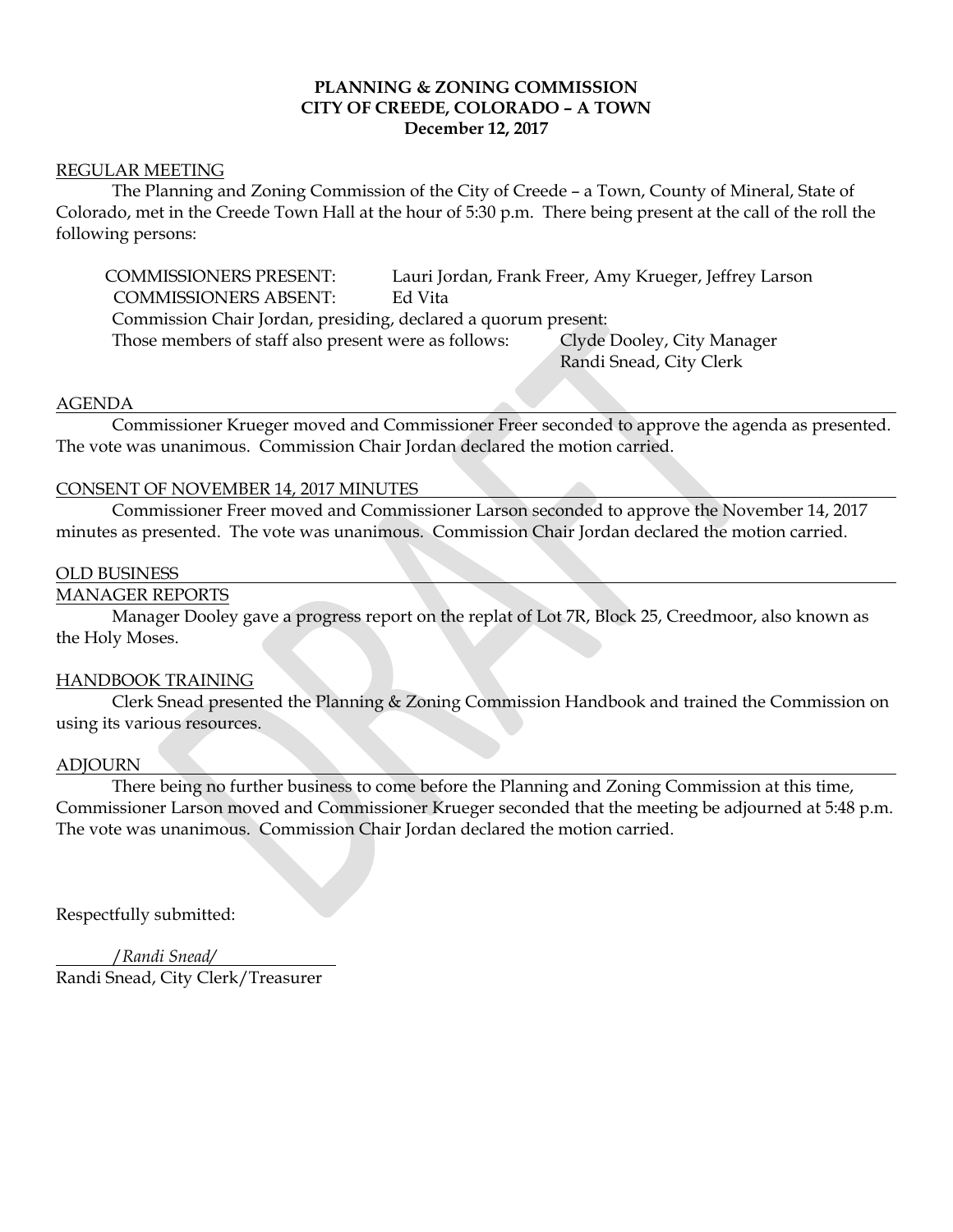# TODD MAYER

TO: Planning Commission FROM: Clyde SUBJECT: Todd Mayer, North Creede property DATE: January 5. 2018

Todd Mayer bought Caleb and Rebecca's property in North Creede and would like to continue cleaning up a property problem Caleb & Rebecca started working on.

Todd brought in the attached Improvement Location Certificate to help explain what he'd like to do. When he purchased the property from Caleb and Rebecca Simon, he purchased A and B and A+ and B+. Bobby Dawson has a house on "B" including some other landscaping improvements.

Todd would like to deed "B & B+" to Bobby and ask the City to deed him "C & C+". In exchange he is willing to get a metes and bounds survey of all the properties and pay the \$500.00 fee for the due process that includes notice and a public hearing. The Board of Trustees will make the final decision including any other considerations they'd like to see.

Todd admitted that he didn't want to incur a lot of expense and time, if he couldn't get some assurances the Board of Trustees would approve it. I told him there was no way I could guarantee that, but I would discuss it the Planning Commission and get their thoughts before going any further.

If you feel this is a feasible and reasonable request, I'll take it to the Trustees work session and ask if they'd like to proceed.

Complications include but are not limited to: Forest Service Road 502 runs thru platted lots, Creede Avenue as platted has never been established or used as an Avenue. We did vacate that portion of Creede Avenue, conveyed it to the Simons and replatted it as Tract 31R-2 and would need to do the same think if we want to do the same thing with "C+". Other considerations to be addressed are the noted shared infrastructure line noted on the certificate. Does Todd deeding part of his property to a neighbor justify us deeding him property without consideration? Lots of things to discuss.

Keith Luttrell with Davis Engineering talked with the Trustees a number of years ago ??? saying it is another of our boundary messes and the only way to get started was to get started.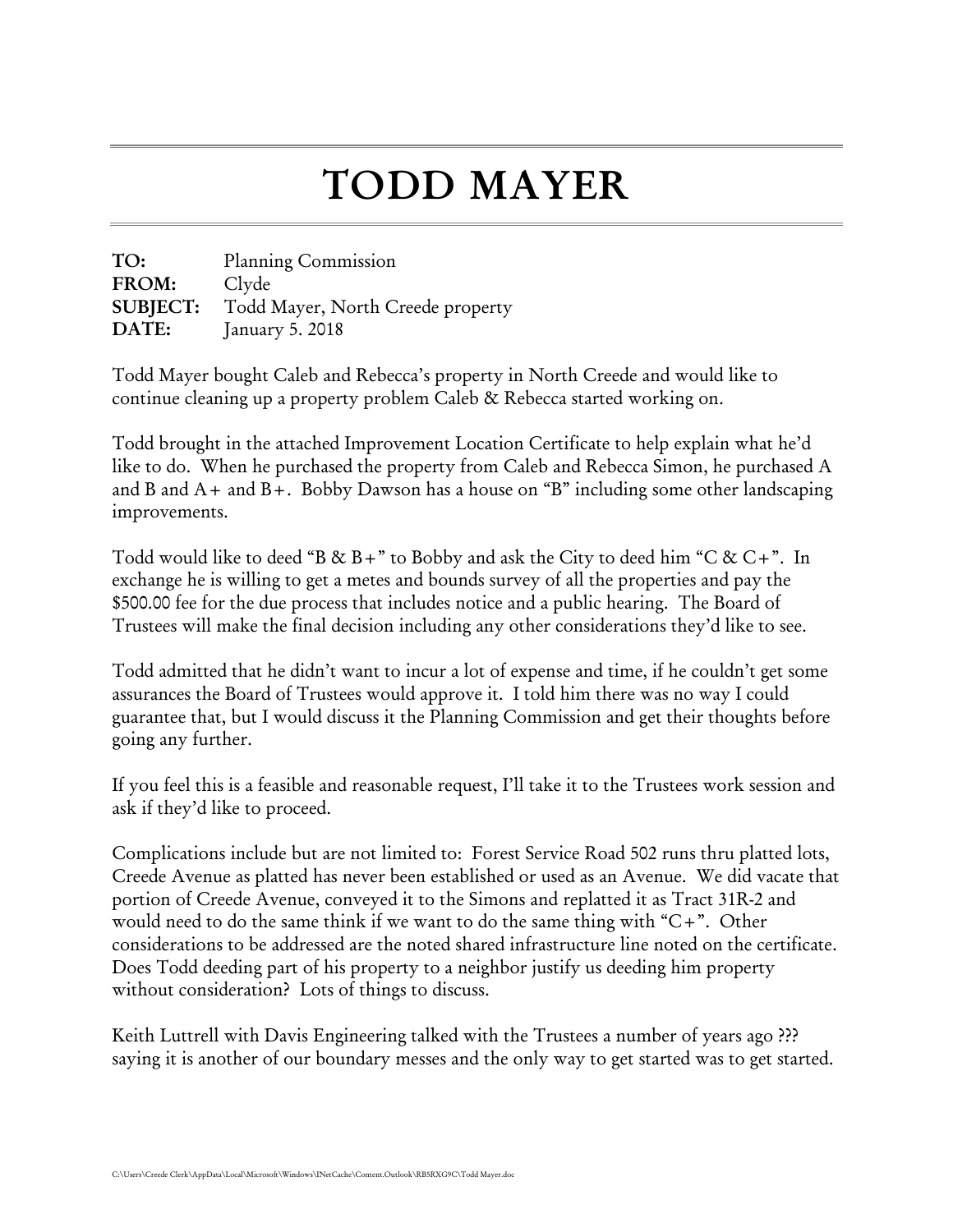

= currently owned by<br>= fleed from Moyer I.

| RTIFICATE                                                                                                                                         |  |
|---------------------------------------------------------------------------------------------------------------------------------------------------|--|
| m<br>228833148                                                                                                                                    |  |
| .D. Kitterman<br>xrado PLS#23891<br>013.1168                                                                                                      |  |
| of Creede, Mineral County,<br>act 31R-2, and 31R-3, of Lots 31,<br>ue, (North) Creede, recorded                                                   |  |
| cote was prepared for<br>aprovement survey plat,<br>of fence, building or                                                                         |  |
| described parcel on this<br>entirely within the<br>are no encroachments<br>y adjoining premises,<br>dence or sign of any<br>rel, except as nated. |  |
| con Associates, Inc.<br>x 1025 Alamasa, CO 81101 (289 589-3644                                                                                    |  |
| by Mayer Investments, LLC                                                                                                                         |  |
| Investments, LLC to Dawson                                                                                                                        |  |

= Deed from City of Creede to Mayer Instruments, LBC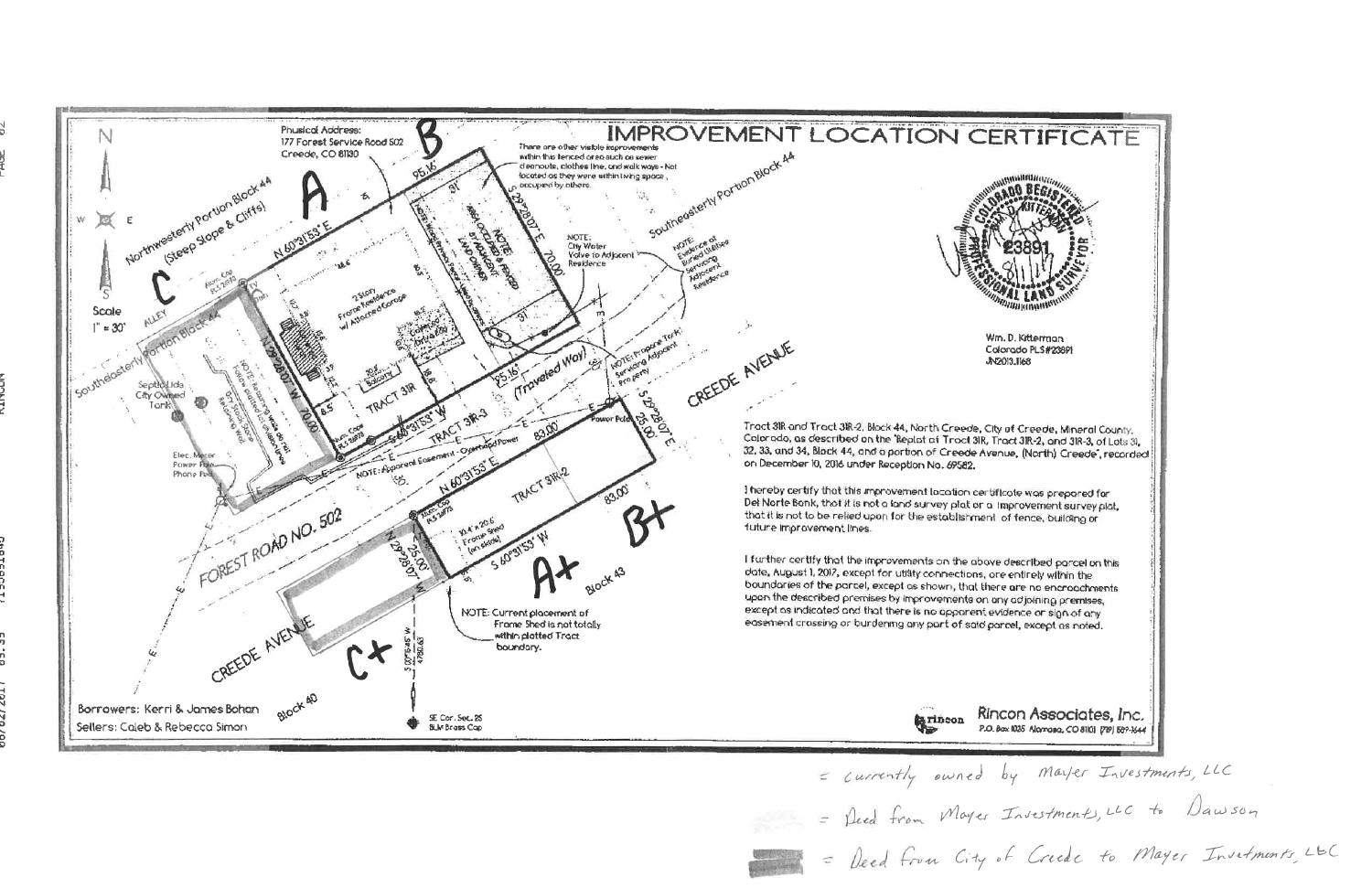### **BOUNDARY LINE AGREEMENT** & REPLAT SCHEDULE

TO: Mayor & Board of Trustees FROM: Clyde **SUBJECT:** The Holy Moses DATE: January 5, 2018

- 1. December 12th 2017; Presented to Planning Commission for discussion.
- December 19th; Presented to Board at work session for discussion. 2.
- 3. January 9<sup>th</sup>; Present schedule to Planning Commission.
- January 16th; Present schedule to Board at work session. 4.
- Prepare ordinance, deeds, resolution and notices. Send notices to property owners within 5. 300 feet, post and publish the Notice of Public Hearing in local paper no less than 15 days prior to the March 6th meeting.
	- a) Notice to paper by February 8th.
	- b) Notice mailed and posted by February 16th.
- 6. March 6th; Public Hearing for ordinance conveying portion of abandoned railroad property to Nick and Vickie Kulyk.

Ordinance No. ??? Authorizes the City to vacate & convey property to Nick & Vickie and Nick & Vickie to quit claim any interest west of the east side of drain pan.

Resolutions 2018-0? replats the property and names in Tract 7R, Block 25, Creedmoor.

| <b>Requested Action(s):</b>               |
|-------------------------------------------|
| 1) Approve Ordinance No. $P_{\text{eff}}$ |
| 2) Approve Resolution ?????.              |

The documents including Deeds & replat maps will then be signed & recorded in the same order.